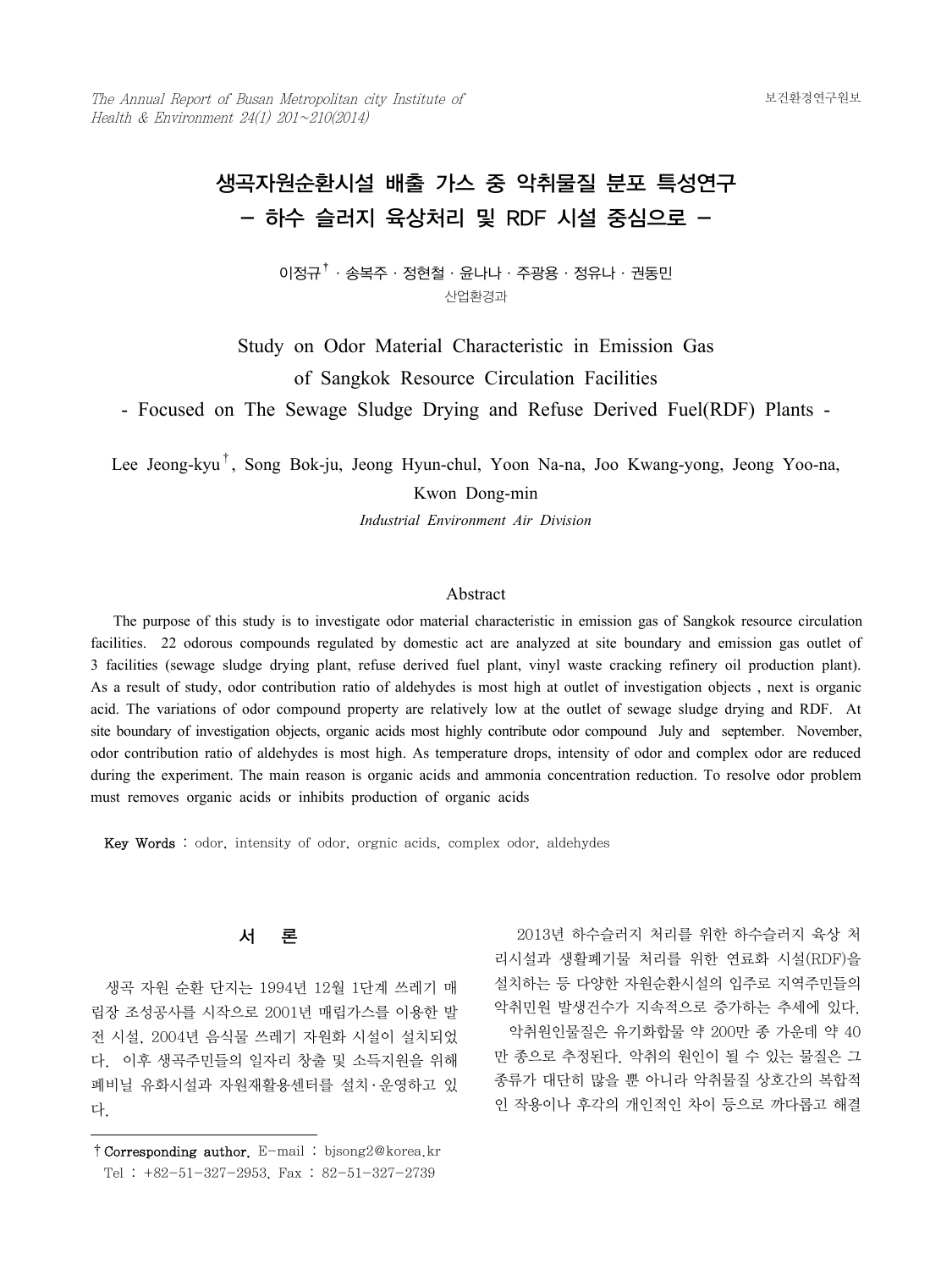하기 어려운 공해문제 중의 하나이다<sup>1)</sup>. 악취원인 물질은 기기분석법으로 영향 파악이 어려워 현재까지도 관능법에 의존하여 규제하는 경우가 많다<sup>2)</sup>. 그러나 악취무제에 있 어서 관능법에 근거한 판단은 원인물질을 명확히 확인할 수 없는 단점이 있다<sup>1)</sup>. 악취관리법에 규정된 지정악취 물질 22종 분석만으로 악취원인 물질 및 기여도를 정확하 게 규명하기에는 한계가 있으나, 관능법 보다는 기기분석 에 의한 악취물질 측정은 악취 물질에 대한 분석 및 평가, 악취 저감 대책 수립을 위한 필요한 기초를 제공할 수 있 다고 생각된다.

 본 연구에서는 2014년 설치되어 가동 중인 하수슬러지 육상처리시설과 생활폐기물 연료화시설·발전시설 그리 고 두 설비 사이에 위치한 폐비닐 유화시설에 대한 배출 구 및 부지경계에서 지정악취물질 22종 및 복합악취 분석 을 통해 조사대상의 주요 악취 물질 성상, 악취지수 및 기 여도를 파악하여 악취저감 및 관리를 위한 기초 자료로 활용하고자 한다.

## 연구 내용 및 방법

## 조사대상

 생활 폐기물을 연료로 사용하여 전기를 생산하는 생활 폐기물연료화 및 발전시설은 생활폐기물을 선별 · 분류하 는 연료화동과 가연성 폐기물을 연소시켜 전기를 생산하 는 발전시설로 구성되어 있으며, 배출구는 두 곳에 각각 설치되어 있다. 연료화동은 악취 제거를 위한 약액세정장 치를 가동하고 있고, 발전시설은 연소가스 처리를 위한 시설들이 있다.

 폐비닐유화시설은 폐비닐을 고온 분해하여 중유를 만 들어 내는 공정으로 폐비닐 저장시설에는 악취 방지시설 이 설치되어 있지 않고 유화시설 배출시설에 세정집진시 설이 있다.

 하수슬러지 육상처리시설은 하수슬러지를 건조하여 발 전소의 연료로 공급하는 시설로서 악취 방지를 위해 약액 세정, 습식세정, RTO, Bio-Filter 등의 시설을 가동 중 이다.

 생활폐기물 연료화 및 발전시설은 배출구 2곳(연료화 동, 발전시설)과 연료화동 근처 부지경계에서 1곳, 폐비 닐유화시설은 배출구 1곳과 부지경계 1곳, 하수슬러지 육 상처리시설도 배출구 1곳, 부지경계 1곳에서 시료채취를 하여 분석하였다.

#### 분석방법 및 항목

 위의 조사대상에 대하여 7월, 9월, 11월에 시료를 채취 하여 지정악취물질 22종과 복합악취를 분석하였으며, 분 석항목과 분석방법 $4^{(1)}$ 은 Table 1에 나타냈다.

| Table 1. Analytical compounds and methods in 22 odor compounds and complex odor compounds |  |
|-------------------------------------------------------------------------------------------|--|
|-------------------------------------------------------------------------------------------|--|

| Materials           | Analysis Item                                                                                   | Analytical methods                             |
|---------------------|-------------------------------------------------------------------------------------------------|------------------------------------------------|
| Organic Acids       | Propion acid, n-Butyric acid, i-Valeric acid,<br>n-Valeric acid                                 | Headspace-GC                                   |
| Ammonia             | Ammonia                                                                                         | Boric acid absorption $-$<br>Spectrophotometry |
| Sulfur<br>Compounds | Hydrogen sulfide, Methyl mercaptan, Dimethylsulfide<br>Dimethyldisulfide                        | Electric enrichment<br>$(Cold trap)-GC$        |
| Aldehyde            | Acetaldehyde, Propionaldehyde, Butylaldehyde<br>i-Valeraldehyde. n-Valeraldehyde                | DNPH-HPLC                                      |
| VOCs                | Methyethyketon, i-Butylalcohol, Methylisobutylketon<br>Toluene, n-Butylacetate, Xylene, Stylene | Cold enrichment-GC                             |
| Trimethylamine      | Trimethylamine                                                                                  | $Headspace - Capillary column$<br>$-$ GC       |
| Complex odors       | Complex odors                                                                                   | Air Dilution Olfactory Method                  |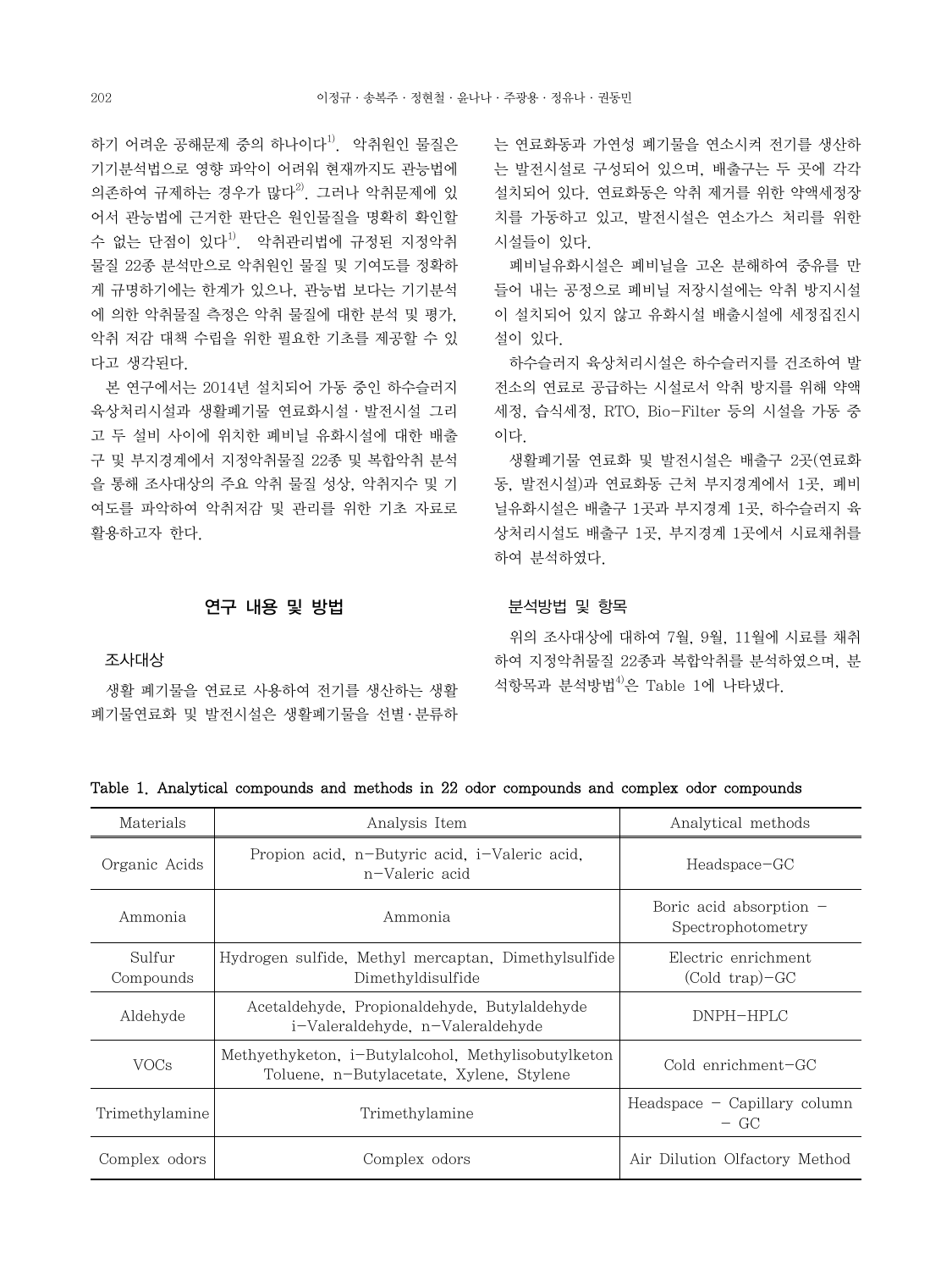# 이론적 배경

 최근 국민들의 생활수준 향상과 쾌적한 환경에 대한 관 심의 증대로 악취 민원이 증가하고 있다. 이에 따라 환경 부에서는 황화합물, 알데하이드류, 암모니아, 아민류, 그 리고 휘발성 유기화합물질(VOCs) 등 22종의 지정악취물 질을 규제하고 있다 $3$ .

 악취물질 강도와 물질농도 사이에는 대수 비례 관계가 있는 것으로 알려져 있으며, 식 (1)로 표현된다. 이를 웨버-페히너(Weber-Fechner) 법칙이라 한다.

 $I = A \cdot \log C + B$  (1)

 식 (1)에서 I는 악취강도, C는 개별물질의 물질농도, A 는 물질별 상수, B는 상수로 표현된다.

 악취강도 0도 ∼ 5도의 범위에 해당하는 개별물질의 농 도 수준별로 관능법을 실시하여 각 각의 물질농도와 악취 강도를 식(1)에 적용하면 물질별 농도와 악취강도의 관계 식을 구할 수 있다.

 악취물질의 영역에서 Weber-Fechner의 법칙이 연구 되고 있고, 많은 악취물질이 농도와 악취 강도의 관계식 이 밝혀지고 있다. Table 3에는 1990년 Nagato $^{5}$ 등에 의 해 보고된 악취강도와 농도와의 관계식 중에서 지정악취 물질 22종에 대한 관계식을 나타냈다.

## 연구결과

#### 지정악취물질의 농도 변화

 생활폐기물 연료화·발전시설의 배출구 및 부지경계에 서 7월에서 11월까지 3회 분석한 지정 악취물질 농도를 Table 4에 나타냈다. 악취방지법에 지정악취물질은 배출 구에서는 법적기준이 없고, 부지경계에서 법적 기준이 적 용되고 있다.

 연료화동 배출구와 부지경계에서 유기산중 4종 가운데 2종이 검출되었으며, Propion acid은 7월에서 9월로 감 에 따라 점차 감소하여 11월에는 검출되지 않았고, i-Valeric acid가 7월과 9월에 높게 검출되었으나 12월 에는 검출되지 않았다. 암모니아의 경우도 배출구와 부지 경계에서 점차 감소하는 경향을 나타냈다. 황화합물은 배 출구에서 4종 중 3종, 부지경계에서 11월에 1종이 검출 되었다. 알데하이드류는 배출구에서는 5종 중 4종이 검출 되었으며 부지경계에서 1종이 검출되었으며, 조사기간 동 안 농도변화는 일정한 경향을 나타내지 않았다.

Table 2. Odor Intensity by a direct sensory measurement in Korea

| Step | Odor intensity | Symptoms                                                       |
|------|----------------|----------------------------------------------------------------|
| 0    | None           | People can not feel contain smell with normal sense of smell   |
|      | Threshold      | People feel smell but can not distinguish the type of smell    |
| 2    | Moderate       | People feel type of smell                                      |
| 3    | Strong         | People easily feel strong smell like cresol smell in hospitals |
| 4    | Very Strong    | People feel very strong smell like conventional rest room      |
| 5    | Over Strong    | People feel extremely strong smell like stopping a breath      |

| Materials | Propion acid          | n-Butyric acid        | i-Valeric acid        | n-Valeric acid        | Ammonia               |
|-----------|-----------------------|-----------------------|-----------------------|-----------------------|-----------------------|
| Formula1) | $y=1.38logx+4.60$     | y=1.29logx+6.37       | $y=1.09$ logx $+5.65$ | y=1.58logx+7.29       | y=1.67logx+2.38       |
| Materials | Hydrogen sulfide      | Methyl mercaptan      | Dimethyldisulfide     | Acetaldehyde          | Propionaldehyde       |
| Formula   | $y=0.95logx+4.14$     | $y=1.25$ $logx+5.99$  | $y=0.985logx+4.51$    | $y=1.01$ logx $+3.85$ | $y=1.01$ logx $+3.86$ |
| Materials | Butylaldehyde         | i-Valeraldehyde       | n-Valeraldehyde       | Methyethyketon        | i-Butylalcohol        |
| Formula   | y=0.95logx+4.14       | y=1.25logx+5.99       | $y=1.36$ logx $+5.28$ | y=1.85logx+0.149      | y=0.79logx+2.53       |
| Materials | Methylisobutylketon   | Toluene               | n-Butylacetate        | Xylene                | Stylene               |
| Formula   | $y=1.65$ logx $+2.27$ | $y=1.40$ logx $+1.05$ | $y=1.14$ logx $+2.34$ | $y=1.53$ logx $+2.44$ | $y=1.42$ logx $+3.10$ |

 $1)$ y=odor intensity, x=concentration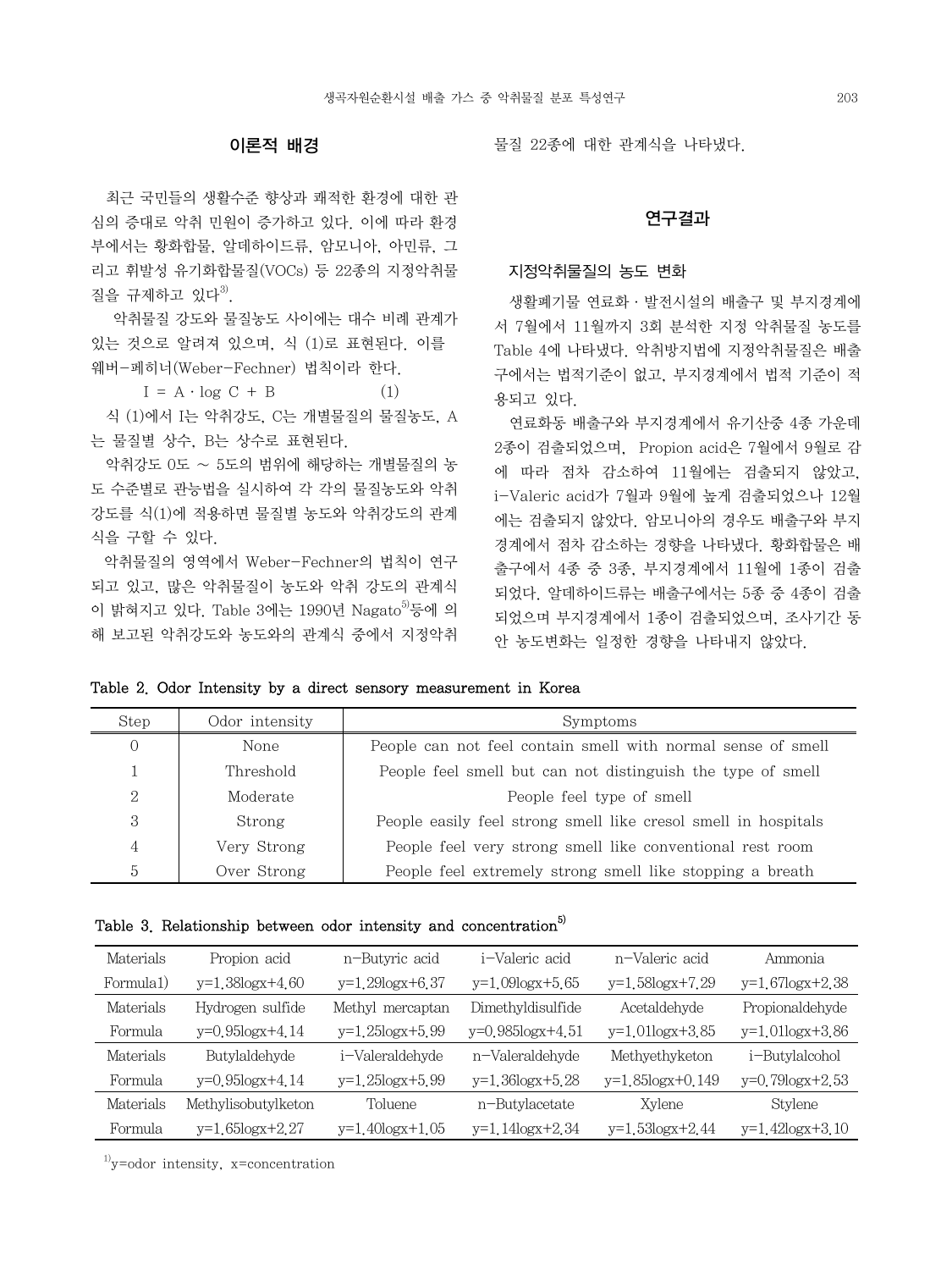발전시설 배출구 경우에는 유기산인 i-Valeric acid,

알데하이드류가 4종, 휘발성 유기물 6종, 암모니아가 검

출되었으며, 암모니아는 7월에서 11월로 감에 따라 감소 하는 추세를 보였으나, 나머지 물질들은 큰 변화가 없었다.

# Table 4. Variations of 22 odor compounds concentration in a outlet and boundary of Refuse Drived Fuel plant (RDF)

| tunit) |  | (ppb |
|--------|--|------|
|--------|--|------|

|                     |          | <b>RDF</b>       |          | Production Facilities |                  |                  | Outlet of Power  |                  |                  |  |
|---------------------|----------|------------------|----------|-----------------------|------------------|------------------|------------------|------------------|------------------|--|
| Materials           |          | outlet           |          |                       | site boundaries  |                  | production plant |                  |                  |  |
|                     | Jul.     | Sept.            | Nov.     | Jul.                  | Sept.            | Nov.             | Jul.             | Sept.            | Nov.             |  |
| Propion acid        | 6182.2   | 244.6            | $\Omega$ | 649.8                 | 142.4            | $\Omega$         | $\Omega$         | $\left( \right)$ | $\left( \right)$ |  |
| i-Valeric acid      | 236.4    | 349.6            | $\Omega$ | 20.8                  | 46.6             | $\Omega$         | 177.4            | 281.1            | 246.3            |  |
| Ammonia             | 400      | 330.3            | 132.9    | 400                   | 295.4            | 259.1            | 500              | 345.6            | 192.8            |  |
| Hydrogen sulfide    | $\Omega$ | $\left( \right)$ | 10       | $\Omega$              | $\left( \right)$ | $\left( \right)$ | $\Omega$         |                  |                  |  |
| Methyl mercaptan    | 4        | 4                | 0        | $\Omega$              | $\Omega$         | 0                | $\Omega$         | $\left( \right)$ |                  |  |
| Dimethyl disulfide  | 14       | 10               | 3        | $\Omega$              | $\left( \right)$ | 3                | $\Omega$         | 0                | $\Omega$         |  |
| Acetaldehyde        | 354.8    | 685.9            | 379.2    | 12.4                  | 14.8             | 20.0             | 30.7             | 35.3             | 33.0             |  |
| Propionaldehyde     | 15.2     | 16.7             | 13.9     | $\Omega$              | $\Omega$         | 0.4              | 1.4              | $\Omega$         | 0, 2             |  |
| Butylaldehyde       | 8.4      | 13.9             | 30.7     | $\Omega$              | ∩                | $\Omega$         | 2.09             | $\Omega$         | $\Omega$         |  |
| n-Valeraldehyde     | 8.8      | 64.7             | 14.8     | $\bigcap$             | $\Omega$         | $\Omega$         | 11.3             | 30.4             | 7.6              |  |
| Methyethyketon      | 1577.0   |                  | 262.9    | 0.60                  |                  | $\bigcap$        | 7.9              |                  | 76.7             |  |
| i-butylalcohol      | 408.6    |                  | 87.1     | 3.2                   |                  | ∩                | 6.4              |                  | 26.1             |  |
| Methylisobutylketon | 7.0      |                  | 0        | 0,0                   |                  | $\Omega$         | $\Omega$         |                  | $\Omega$         |  |
| Toluene             | 636.4    |                  | 114.4    | 1,1                   |                  | 4.3              | 117.1            |                  | 92.0             |  |
| n-butylacetate      | 20.7     |                  | $\Omega$ | 0,3                   |                  | 0.9              | 0,3              |                  | 1,1              |  |
| Xylene              | 82.1     |                  | 1.3      | 0, 2                  |                  | 0,6              | 1.3              |                  | 4.7              |  |
| Stylene             | 0        |                  | 191.7    | $\Omega$              |                  | $\Omega$         | 13.3             |                  | 1034.9           |  |

# Table 5. Variations of 22 offensive odor compounds concentration in a outlet and boundary of Vinyl waste cracking refinery oil production plant and Sewage sludge drying plant (unit : ppb)

|                     | Vinyl waste cracking refinery oil<br>production plant |            |                  |                |                |                |           | Sewage sludge drying plant |            |                  |                          |                  |
|---------------------|-------------------------------------------------------|------------|------------------|----------------|----------------|----------------|-----------|----------------------------|------------|------------------|--------------------------|------------------|
| Materials           | outlet                                                |            |                  |                | Site boundary  |                |           | outlet                     |            | Site boundary    |                          |                  |
|                     | Jul.                                                  | Sept.      | Nov.             | Jul.           | Sept.          | Nov.           | Jul.      | Sept.                      | Nov.       | Jul.             | Sept.                    | Nov.             |
| Propion acid        | $\Omega$                                              | $\Omega$   | $\bigcap$        | 26.1           | 0              | $\Omega$       | $\Omega$  | $\Omega$                   | $\Omega$   | 111.7            | $\Omega$                 | $\Omega$         |
| n-Butyric acid      | $\Omega$                                              | $\bigcirc$ | $\bigcirc$       | 21.4           | $\theta$       | $\bigcirc$     | $\bigcap$ | $\left($                   | $\bigcirc$ | 45.7             | $\Omega$                 | $\Omega$         |
| i-Valeric acid      | 419.6                                                 | 357.9      | $\Omega$         | 25.2           | 36.5           | $\Omega$       | 238.8     | 363.6                      | 143.2      | 40.2             | 34.9                     | $\Omega$         |
| n-Valeric acid      | $\Omega$                                              | 0          | $\bigcap$        | 20.8           | 0              | 0              | $\Omega$  | $\Omega$                   | $\Omega$   | 31.7             | $\Omega$                 | $\Omega$         |
| Ammonia             | 490.3                                                 | 391.5      | 155.9            | 1299.4         | 825.5          | 125.3          | 12927.0   | 6184.0                     | 171.3      | 789.0            | 817.5                    | 105.3            |
| Hydrogen sulfide    | 20                                                    | 20         | $\left( \right)$ | $\overline{0}$ | 0              | $\overline{0}$ | 20        | 10                         | 120        | $\Omega$         | $\bigcap$                | $\overline{0}$   |
| Acetaldehyde        | 564.0                                                 | 595.4      | 69.3             | 9.9            | $\overline{0}$ | 16.3           | 858.8     | 1154.6                     | 214.5      | 6.6              | 47.5                     | 11.6             |
| Propionaldehyde     | 91.0                                                  | 60.6       | 3.0              | 0.4            | 0              | $\Omega$       | 38.4      | 42.7                       | 11.7       | $\Omega$         | $\Omega$                 | $\left($         |
| Butylaldehyde       | 31,6                                                  | $\Omega$   | 6.5              | 0              | $\theta$       | 3.4            | 124.1     | 189.6                      | 60.8       | $\Omega$         | 0                        | $\bigcirc$       |
| i-Valeraldehyde     | $\Omega$                                              | $\Omega$   | $\Omega$         | $\Omega$       | $\theta$       | $\bigcirc$     | 93.0      | 82.6                       | 83.4       | 0                | $\Omega$                 | 0                |
| n-Valeraldehyde     | $\bigcirc$                                            | $\Omega$   | $\bigcirc$       | $\theta$       | 0              | $\theta$       | 7.0       | $\Omega$                   | $\theta$   | 0                | $\Omega$                 | $\Omega$         |
| Methyethyketon      | 25.4                                                  | 72.2       | 3.9              | $\overline{O}$ | 3.0            | $\bigcap$      | 7.4       | $\qquad \qquad -$          | 10.4       | 1.3              | $\overline{\phantom{0}}$ | $\bigcirc$       |
| i-butylalcohol      | 24.8                                                  | 35         | 4.2              | 4.6            | $\Omega$       | $\bigcirc$     | 16.0      |                            | $\Omega$   | 2.1              |                          | 0                |
| Methylisobutylketon | 1.4                                                   | $\bigcap$  | $\bigcirc$       | 0              | $\theta$       | 0              | 1.3       |                            | $\Omega$   | 0.5              |                          | $\left( \right)$ |
| Toluene             | 151.1                                                 | 101.3      | 17               | 0.7            | $\overline{0}$ | 0.8            | 96.6      | $\overline{\phantom{m}}$   | 30.4       | 7.5              |                          | 0                |
| n-butylacetate      | 1.4                                                   | 21.0       | 0,4              | 1.2            | $\theta$       | $\bigcirc$     | 20.       |                            | $\Omega$   | 1.4              | $\overline{\phantom{0}}$ | 0                |
| Xylene              | 5.3                                                   | 13.4       | 0,2              | $\Omega$       | 0              | 0              | 26.9      |                            | 1.3        | 1.6              |                          | 0                |
| Stylene             | 6.4                                                   | 21.6       | 3.0              | 6.6            | 0.9            | 0              | 0,3       |                            | 20.4       | $\left( \right)$ |                          | $\Omega$         |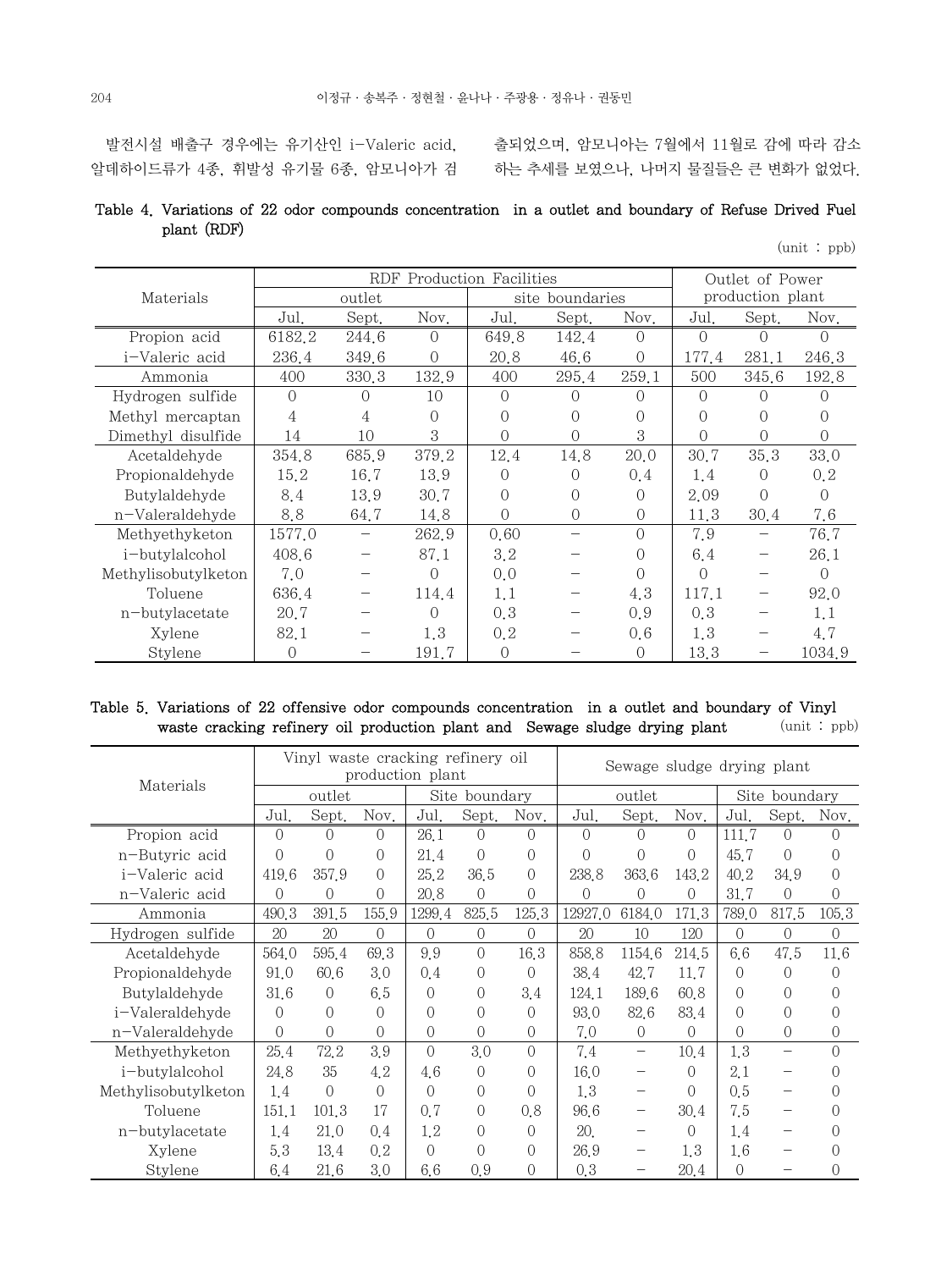## 지정악취물질의 악취강도 변화

 Table 4와 5의 배출구 및 부지경계에서 측정된 지정 악취물질 농도를 Table 3의 악취강도와 농도 관계식을 이 용하여 검출농도를 악취지수로 바꾸어 Table 6과 Table 7에 나타냈다. 이 관계식은 단일물질의 관계로 복합악취 에 대해서는 단순한 관계식으로 표현되지 않는 것으로 보 고되고 있다 $^{5)}$ .

 계산에 의한 값이 조사대상에서 악취지수 1(최소감지 농도) 이하로 검출된 물질은 Table에 나타내지 않았으며, 악취지수가 1이하는 0으로 나타내었다.

 Table 6을 보면 생활 폐기물 연료화 시설의 연료화동 배 출구는 7월과 9월에는 Propion acid과 i-Valeric acid 가 상당히 높은 수준의 악취 강도를 나타낼 정도로 검출 되었으나, 11월에는 검출되지 않았다. 알데하이드류, 휘 발성 유기물질 및 황화합물은 조사기간 동안 비슷한 수준 의 악취강도를 나타냈으며, 총 악취지수는 점차 감소하는 경향을 나타냈다.

 발전시설의 배출구에서는 i-Valeric acid 및 알데하이 드류가 조사기간 동안 거의 일정한 악취 강도를 나타냈으 며 황화합물은 검출되지 않았다. 총 악취지수는 거의 일 정한 값을 나타냈다.

 생활폐기물 연료화·발전시설의 부지경계 분석시료는 연료화동 근처에서 채취하여 연료화동 배출구와 비슷하게 7월과 9월에 Propion acid와 i-Valeric acid가 검출되 고 11월에는 검출되지 않았다.

 Table 7를 보면 폐비닐 유화시설 배출구는 i-Valeric acid가 7월과 9월에는 같은 악취지수를 나타냈으나, 기온 이 낮아지는 11월에는 검출되지 않았으며, 알데하이드류 의 악취지수도 감소하여 총 악취지수도 감소하였다.

 폐비닐 유화시설의 부지경계에서는 배출구에서 검출되 지 않는 n-Butyric acid와 n-Valeric acid가 7월에 검 출 되었으며 농도 및 악취지수가 상당히 높게 나타났다. 9월에는 i-Valeric acid 만 배출구와 거의 비슷한 수준으 로 부지경계에서 검출되었고, 11월에는 검출되지 않았

|                    |                |                | RDF Production plant |                |                |                | Outlet of Power |                  |                  |  |
|--------------------|----------------|----------------|----------------------|----------------|----------------|----------------|-----------------|------------------|------------------|--|
| Materials          |                | Outlet         |                      |                | Site boundary  |                |                 | production plant |                  |  |
|                    | Jul.           | Sept.          | Nov.                 | Jul.           | Sept.          | Nov.           | Jul.            | Sept.            | Nov.             |  |
| Propion acid       | 5.7            | 3.8            | $\overline{0}$       | 4.3            | 3.4            | $\sqrt{a}$     | $\overline{0}$  | $\overline{0}$   | $\sqrt{a}$       |  |
| i-Valeric acid     | 5.0            | 5.2            | $\mathcal O$         | 3.8            | 4.2            | $\sqrt{a}$     | 4.8             | 5.0              | 5.0              |  |
| Ammonia            | 1.7            | 1.6            | $\overline{0}$       | 1.7            | 1.5            | 1.4            | 1.9             | 1.6              | 1.2              |  |
| Hydrogen sulfide   | $\overline{0}$ | $\overline{O}$ | 2.2                  | $\overline{0}$ | $\overline{0}$ | $\Omega$       | $\Omega$        | $\overline{0}$   | $\overline{0}$   |  |
| Methyl mercaptan   | 3.0            | 3.0            | $\cal O$             | $\sqrt{a}$     | $\sqrt{a}$     | $\overline{0}$ | $\overline{0}$  | $\overline{O}$   | $\cal O$         |  |
| Dimethyl disulfide | 2.5            | 2.4            | 1.8                  | $\sqrt{a}$     | $\sqrt{a}$     | $\overline{0}$ | $\bigcirc$      | $\overline{O}$   | $\boldsymbol{0}$ |  |
| Acetaldehyde       | 3.4            | 3.7            | 3.4                  | 1.9            | 2.0            | 2.1            | 2.3             | 2.4              | 2.4              |  |
| Propionaldehyde    | 2.0            | 2.1            | 2.0                  | $\sqrt{a}$     | $\overline{0}$ | $\sqrt{a}$     | 1.0             | $\overline{O}$   | $\sqrt{a}$       |  |
| Butylaldehyde      | 2.5            | 2.7            | 3.1                  | $\sqrt{a}$     | $\overline{0}$ | $\sqrt{a}$     | 1.8             | $\sqrt{a}$       | $\overline{0}$   |  |
| n-Valeraldehyde    | 2.5            | 3.7            | 2.8                  | $\sqrt{a}$     | $\sqrt{a}$     | $\overline{O}$ | 2.6             | 3.2              | 2.4              |  |
| i-butylalcohol     | 2.2            |                | 1.7                  | $\sqrt{a}$     |                | $\Omega$       | $\Omega$        |                  | 1.3              |  |
| Stylene            | $\overline{0}$ |                | 2.1                  | $\sqrt{a}$     |                | $\sqrt{a}$     | $\overline{0}$  |                  | 3.1              |  |
| Totals             | 30.5           | 28.2           | 19.1                 | 11.7           | 11.1           | 3.5            | 14.4            | 12.2             | 15.4             |  |
| Complex odors      | 300            | 300            | 249                  | 20             | 14             | 10             | 120             | 208              | 66               |  |

#### Table 6. Variations of odor intensity in a outlet and boundary of refuse drived fuel (RDF) plant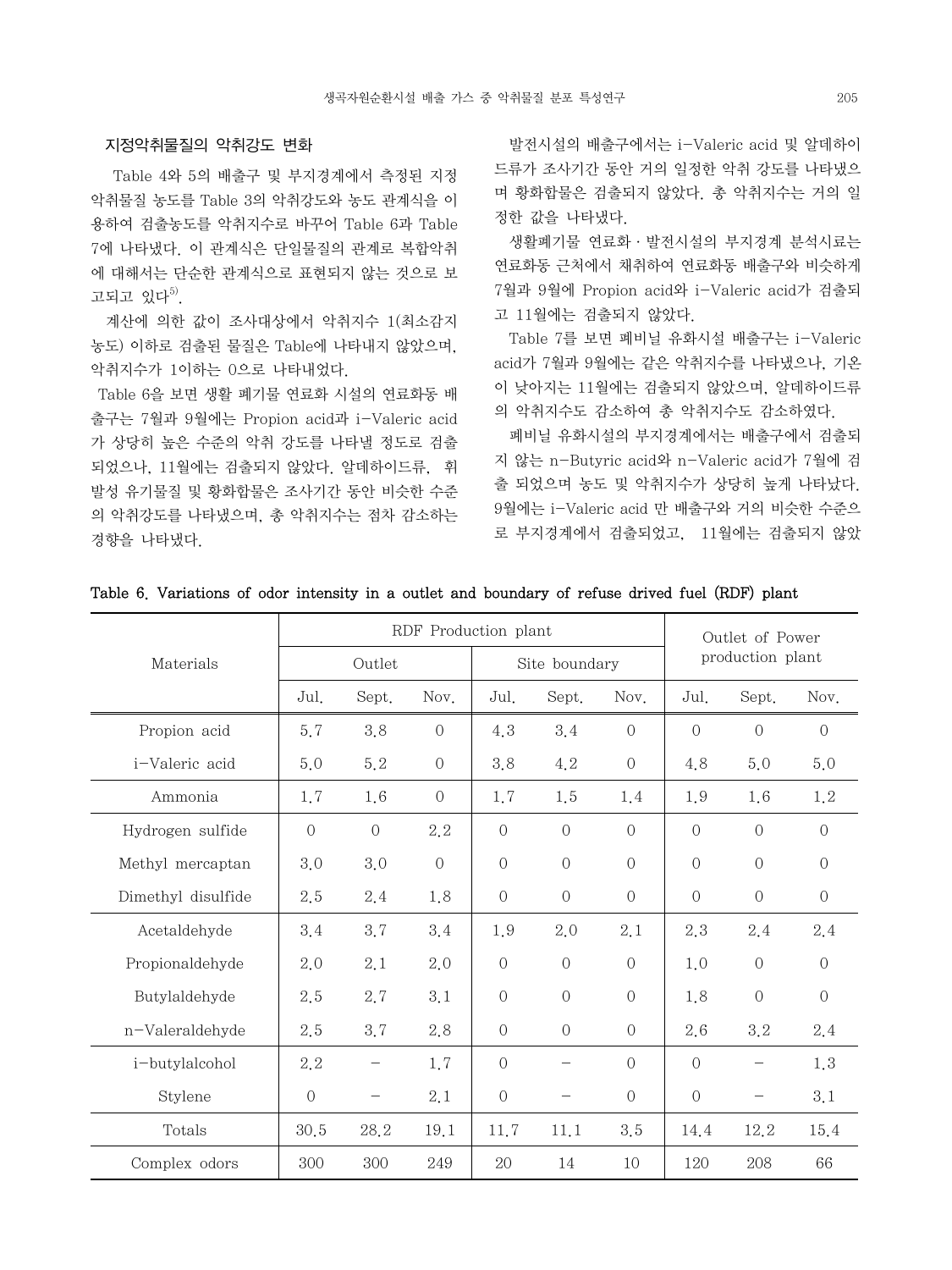|                  |                |                | production plant |                | Vinyl waste cracking refinery oil | Sewage sludge drying plant |                |                          |            |                |                          |                |
|------------------|----------------|----------------|------------------|----------------|-----------------------------------|----------------------------|----------------|--------------------------|------------|----------------|--------------------------|----------------|
| Materials        |                | Outlet         |                  |                | Site boundary                     |                            |                | Outlet                   |            | Site boundary  |                          |                |
|                  | Jul.           | Sept.          | Nov.             | Jul.           | Sept.                             | Nov.                       | Jul.           | Sept.                    | Nov.       | Jul.           | Sept.                    | Nov.           |
| Propion acid     | $\overline{0}$ | $\overline{0}$ | $\overline{O}$   | 2.4            | $\theta$                          | $\Omega$                   | $\overline{O}$ | $\overline{0}$           | $\bigcap$  | 3.3            | $\overline{O}$           | $\overline{O}$ |
| n-Butyric acid   | $\sqrt{a}$     | $\sqrt{a}$     | $\sqrt{a}$       | 4.2            | $\mathcal O$                      | $\overline{0}$             | $\Omega$       | $\sqrt{a}$               | $\bigcap$  | 4.6            | $\sqrt{a}$               | $\overline{0}$ |
| i-Valeric acid   | 5.2            | 5.2            | $\sqrt{a}$       | 3.9            | 5.2                               | $\overline{0}$             | 5.0            | 5.2                      | 4.7        | 4.1            | 5.2                      | $\sqrt{a}$     |
| n-Valeric acid   | $\sqrt{a}$     | $\overline{O}$ | $\sqrt{a}$       | 4.6            | $\sqrt{a}$                        | $\Omega$                   | $\Omega$       | $\Omega$                 | $\bigcirc$ | 4.9            | $\overline{O}$           | $\mathbf{0}$   |
| Ammonia          | 1.9            | 1.7            | 1,0              | 2.6            | 2.2                               | $\overline{O}$             | 4.2            | 3.7                      | 1,1        | 2.2            | 2.2                      | $\overline{O}$ |
| Hydrogen sulfide | 2.5            | 2.5            | $\Omega$         | $\Omega$       | $\sqrt{a}$                        | $\Omega$                   | 2.5            | 2.2                      | 3.3        | $\Omega$       | $\Omega$                 | $\overline{O}$ |
| Acetaldehyde     | 3.6            | 3.6            | 2.7              | 1.8            | $\sqrt{a}$                        | 2.0                        | 3.8            | 3.9                      | 3.2        | 1.6            | 2.5                      | 1.9            |
| Propionaldehyde  | 2.9            | 2.6            | 1.3              | $\overline{O}$ | $\mathcal O$                      | $\sqrt{a}$                 | 2.4            | 2.5                      | 1.9        | $\overline{O}$ | $\overline{O}$           | $\theta$       |
| Butylaldehyde    | 3.1            | 3.1            | 2.4              | $\overline{O}$ | $\mathcal O$                      | 2.1                        | 3.7            | 3.9                      | 3.4        | $\sqrt{a}$     | $\sqrt{a}$               | $\overline{O}$ |
| i-Valeraldehyde  | $\overline{0}$ | $\Omega$       | $\Omega$         | $\Omega$       | $\overline{0}$                    | $\overline{O}$             | 4.6            | 4.5                      | 4.6        | $\Omega$       | $\overline{0}$           | $\Omega$       |
| n-Valeraldehyde  | 2.4            | $\Omega$       | $\overline{O}$   | $\Omega$       | $\overline{O}$                    | $\Omega$                   | 2.3            | $\Omega$                 | $\bigcirc$ | $\Omega$       | $\overline{O}$           | $\overline{O}$ |
| i-butylalcohol   | 1.3            | $\Omega$       | $\Omega$         | $\Omega$       | $\sqrt{a}$                        | $\overline{O}$             | 1,1            | $\overline{\phantom{m}}$ | $\Omega$   | $\Omega$       | $\overline{\phantom{m}}$ | $\overline{0}$ |
| Totals           | 22.9           | 18.7           | 7.4              | 19.5           | 7.4                               | 4.1                        | 29.6           | 25.9                     | 22.2       | 20.7           | 9.9                      | 1.9            |
| Complex odors    | 144            | 300            | 177              | 20             | 14                                | $6\phantom{1}6$            | 300            | 173                      | 144        | 20             | 14                       | 10             |

 Table 7. Variations of odor intensity in a outlet and boundary of in a outlet and boundary of Vinyl waste cracking refinery oil production plant and sewage sludge drying plant

다.

35.0

30.0

Ж

7월

 $\sum_{i=1}^{n} \sum_{i=1}^{n}$  <br> 20.0  $25.0$ 

 $\frac{1}{8}^{15.0}$ 

 $5.0$ 

 $0.0$ 

 하수슬러지 육상 처리시설의 배출구는 i-Valeric acid 와 알데하이드류가 11월에 약간 감소하는 경향을 나타냈 으며, 암모니아의 악취지수가 총 악취 지수도 감소하였다. 배출구에서 시료 채취시간에 따른 악취 지수를 나타낸 Fig. 1과 복합악취를 나타낸 Fig. 2를 보면 지정악취물질 에 의한 악취지수와 복합악취는 감소하는 경향을 나타냈 고, 그 원인은 유기산과 암모니아의 악취지수가 감소되었 기 때문으로 생각된다.

조사대상의 부지 경계에서 악취지수 및 복합악취도 감



Fig. 1. Variations of odor intensity in outlets. Fig. 2. The variations of complex odor in outlets.

9월

**Sampling time** 

 $\breve{\textbf{x}}$ 

11월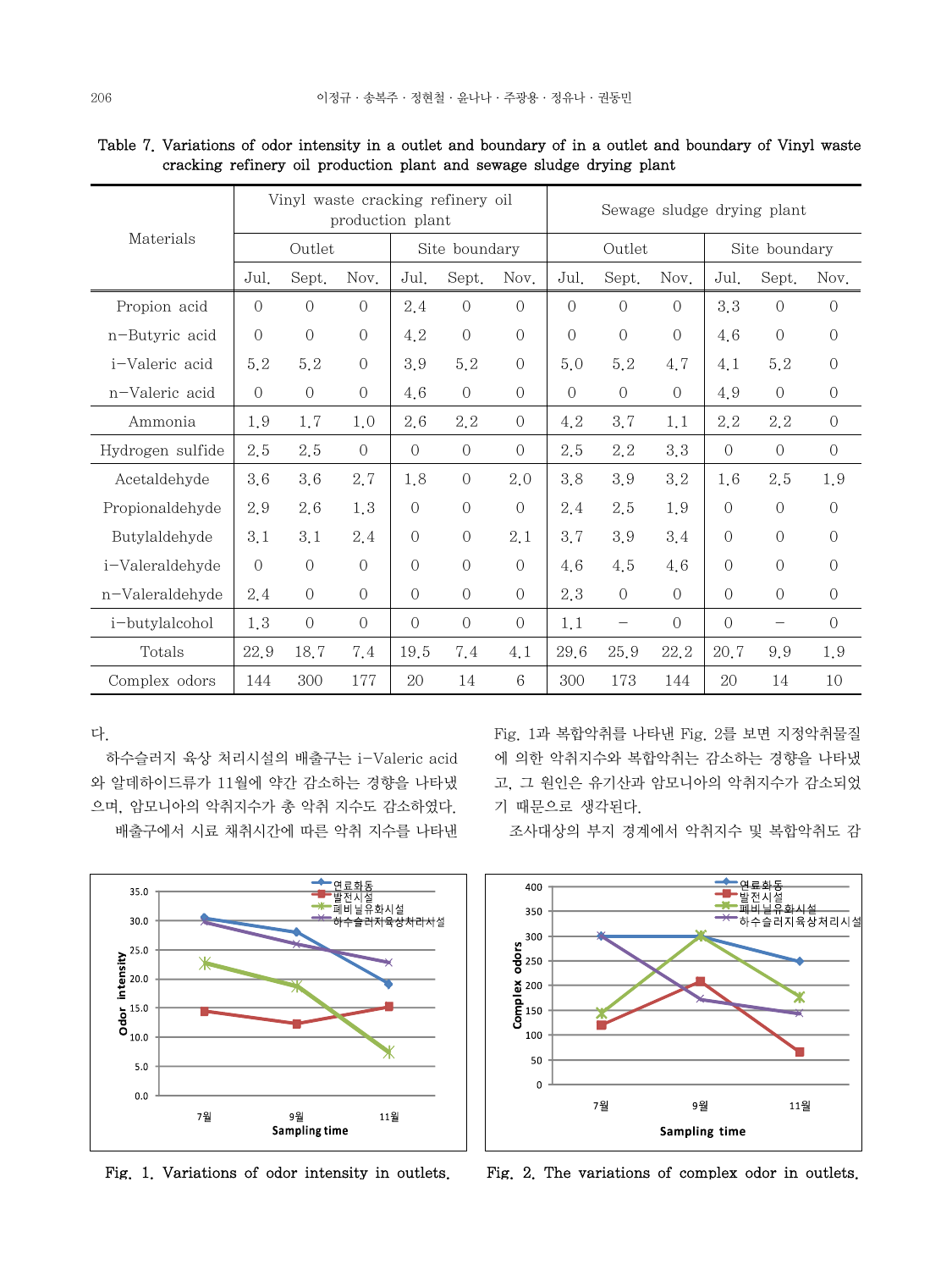

소하는 경향을 나타냈는데 악취지수 및 복합악취 감소 원 인은 유기산과 암모니아의 농도 감소가 주원인으로 생각 된다. 알데하이드류는 일정한 패턴을 나타내지 않았다.

# 지정악취물질의 악취기여도 변화

 각 지점의 지정악취물질의 악취기여도를 알아보기 위 해 Table 6과 7의 악취지수를 이용하여 Table 8과 9과 Fig. 5와 Fig. 6에 배출구와 부지경계에서 악취물질의 각 그룹이 악취에 미치는 기여도를 나타냈다.

 연료화동 배출구에서 지정 악취물질의 악취기여도를 보 면 7월과 9월은 유기산과 알데하이드의 악취기여도가 가 장 높게 나타났으며, 11월에는 유기산과 암모니아가 검출



Fig. 3. Variations of odor intensity in site boundaries. Fig. 4. The variations of complex odor in site boundaries.

되지 않아서 알데하이드류의 악취기여도가 가장 높아졌 다.

 부지경계에서는 7월과 9월에 유기산의 기여도가 가장 높았으며, 11월에는 휘발성 유기물의 기여도가 가장 높았 다. 발전시설 배출구의 악취기여도는 조사기간 동안 큰 변화가 없었다.

 폐비닐 유화시설의 배출구에서 악취기여도는 7월과 9월 에는 알데하이드가 가장 높고 유기산이 다음으로 나타났으 며, 11월에는 유기산과 황산화물이 검출되지 않아서 상대 적으로 알데하이드와 암모니아의 기여도가 높아졌다. 부 지 경계에서는 7월과 9월에 유기산의 악취기여도가 가장 높았으나, 11월에는 알데하이드가 악취 유발물질이었다.

|  |  |  | Table 8. Odor contribution ratio of 22 odor compouds in a outlet and boundary of RDF plant |  |  |  |  |  |  |  |  |  |  |  |  |  |
|--|--|--|--------------------------------------------------------------------------------------------|--|--|--|--|--|--|--|--|--|--|--|--|--|
|--|--|--|--------------------------------------------------------------------------------------------|--|--|--|--|--|--|--|--|--|--|--|--|--|

 $(\text{unit} : \%)$ 

|                  |      | RDF Production plant | Outlet of Power |                |                |                |                  |                                |                |
|------------------|------|----------------------|-----------------|----------------|----------------|----------------|------------------|--------------------------------|----------------|
| Materials        |      | Outlet               |                 |                | Site boundary  |                | production plant |                                |                |
|                  | Jul. | Sept.                | Nov.            | Jul.           | Sept.          | Nov.           | Jul.             | Sept.                          | Nov.           |
| Organic Acids    | 35.0 | 32.0                 | $\overline{0}$  | 69.0           | 68.5           | $\overline{0}$ | 33.3             | 41.2                           | 32.6           |
| Ammonia          | 5.7  | 5.7                  | $\overline{0}$  | 14.6           | 13.5           | $\overline{0}$ | 13.0             | 13.1                           | 7.7            |
| Sulfur Compounds | 18.0 | 19.1                 | 21.2            | $\overline{0}$ | $\overline{0}$ | 39.6           | $\overline{O}$   | $\overline{0}$                 | $\overline{0}$ |
| Aldehyde         | 34.0 | 43.2                 | 59.0            | 16.4           | 18.0           | $\overline{0}$ | 53.7             | 45.7                           | 31.0           |
| <b>VOCs</b>      | 7.3  | $\qquad \qquad$      | 19.8            | $\overline{0}$ | $\overline{O}$ | 60.4           | $\overline{O}$   | $\qquad \qquad \longleftarrow$ | 28.7           |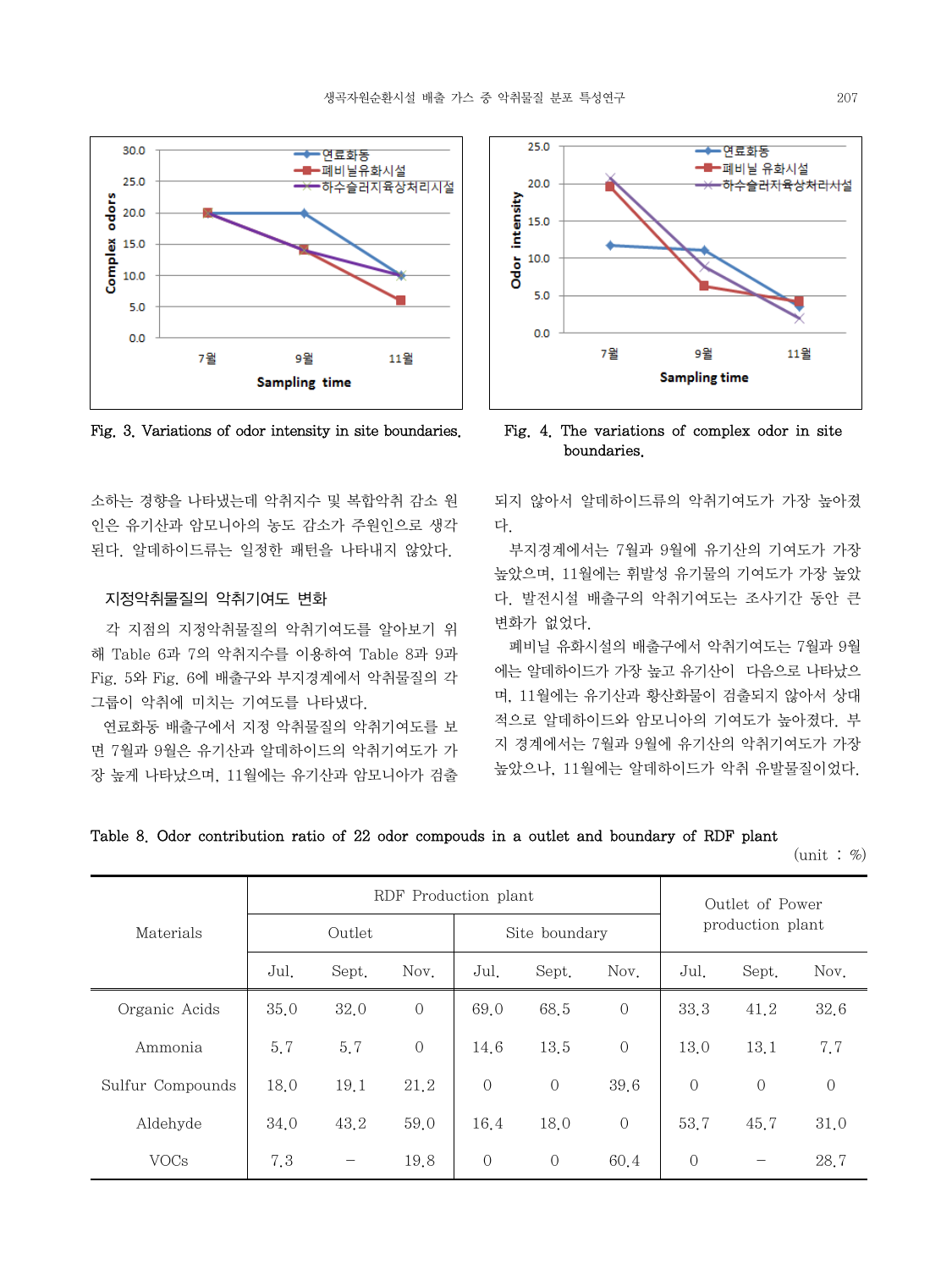

Fig. 5. Variations of odor intensity in outlet and boundary of RDF production plant.



Fig. 6. Variations of odor contribution ratio in a outlet of power production plant.

| $        -$<br>$P = 1$<br>---<br>----- |                                                       |          |                |                |                |                |                            |       |      |                |                |                |
|----------------------------------------|-------------------------------------------------------|----------|----------------|----------------|----------------|----------------|----------------------------|-------|------|----------------|----------------|----------------|
| Materials                              | Vinyl waste cracking refinery oil<br>production plant |          |                |                |                |                | Sewage sludge drying plant |       |      |                |                |                |
|                                        | Outlet                                                |          |                | Site boundary  |                |                | Outlet                     |       |      | Site boundary  |                |                |
|                                        | Jul.                                                  | Sept.    | Nov.           | Jul.           | Sept.          | Nov.           | Jul.                       | Sept. | Nov. | Jul.           | Sept.          | Nov.           |
| Organic Acids                          | 23.1                                                  | 27.6     | $\overline{O}$ | 77.4           | 64.7           | $\overline{0}$ | 16.7                       | 20.0  | 20.8 | 81.5           | 46.4           | $\overline{0}$ |
| Ammonia                                | 8.2                                                   | 9.1      | 14.0           | 13.2           | 35.3           | $\Omega$       | 14.3                       | 14.3  | 4.8  | 10.6           | 25.2           | $\sqrt{a}$     |
| Sulfur<br>Compounds                    | 11.1                                                  | 13.5     | $\overline{0}$ | $\overline{0}$ | $\overline{O}$ | $\bigcirc$     | 8.5                        | 8.6   | 14.3 | $\Omega$       | $\overline{0}$ | $\theta$       |
| Aldehyde                               | 52.1                                                  | 49.8     | 86.0           | 9.4            | $\overline{O}$ | 100            | 56.7                       | 57.1  | 57.0 | 7.9            | 28.4           | 100            |
| <b>VOCs</b>                            | 5.5                                                   | $\Omega$ | $\overline{0}$ | $\overline{0}$ | $\overline{O}$ | $\Omega$       | 3.8                        |       | 3.1  | $\overline{0}$ | $\overline{O}$ | $\mathbf{0}$   |

Table 9. The variations of odor contribution ratio in a outlet and boundary of Vinyl waste cracking refinery oil production plant and sewage sludge drying plant (unit :  $\%$ )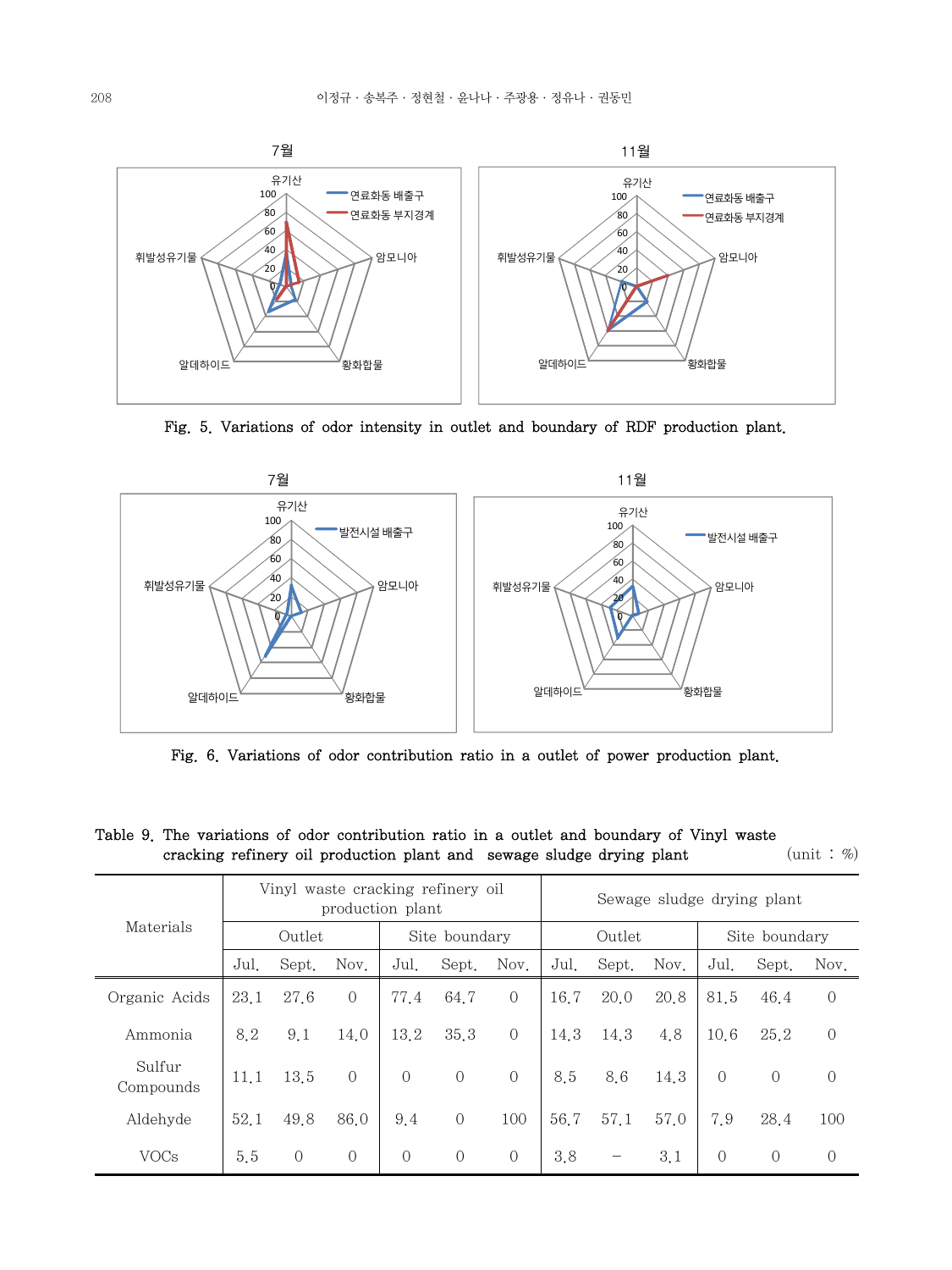

Fig. 7. Variations of odor contribution ratio in a outlet and boundary of Vinyl waste cracking refinery oil production plant.



Fig. 8. Variations of odor contribution ratio in a outlet and boundary of sewage sludge drying plant.

 하수 슬러지 육상처리시설 배출구의 악취기여도를 보 면 알데히드가 가장 높게 나타났으며, 유기산 암모니아, 황화물 순이었다. 암모니아는 7월과 9월에 비해 11월에 악취기여도가 낮아졌으나, 나머지 물질들은 큰 변화가 없 었다. 부지경계에서 악취기여도는 폐비닐 유화시설과 거 의 비슷하게 7월과 9월 유기산과 암모니아의 악취기여도 높았으며, 11월에는 알데하이드가 악취 유발물질이었다.

# 결 론

1. 조사대상의 배출구에서 지정 악취물질의 기여도는 알 데하이드류가 가장 높고 그 다음이 유기산이었다. 폐 비닐 유화시설과 연료화동은 기온이 높은 7월과 9월에 배출구에서 유기산이 검출되었으나 11월에는 검출되

지 않았다. 하수슬러지 육상 처리시설과 발전시설의 배출구는 조사기간 동안 상대적으로 악취물질의 성상 변화가 적었다.

- 2. 조사 대상의 부지경계에서는 악취무질의 기여도가 7월 과 9월에는 유기산이 가장 높고 그 다음이 암모니아 또 는 알데하이드류였다. 기온이 낮아진 11월에 유기산과 암모니와 농도가 낮아지면서 알데하이드류의 악취기 여도가 가장 높았다.
- 3. 부지 경계의 악취기여도 및 성상이 배출구와 달라 원 료 저장시설이나 공정에서 배출되는 공간 악취의 영향 이 더 큰 것으로 생각된다. 그 영향은 기온이 높은 하 절기에 더 크게 나타났다.
- 4. 조사기간 중 기온이 낮아짐에 따라 악취지수와 복합악 취가 감소하였으며, 그 주요 원인은 유기산과 암모니 아였다.
- 5. 유기산과 암모니아는 주로 유기물의 미생물 분해과정